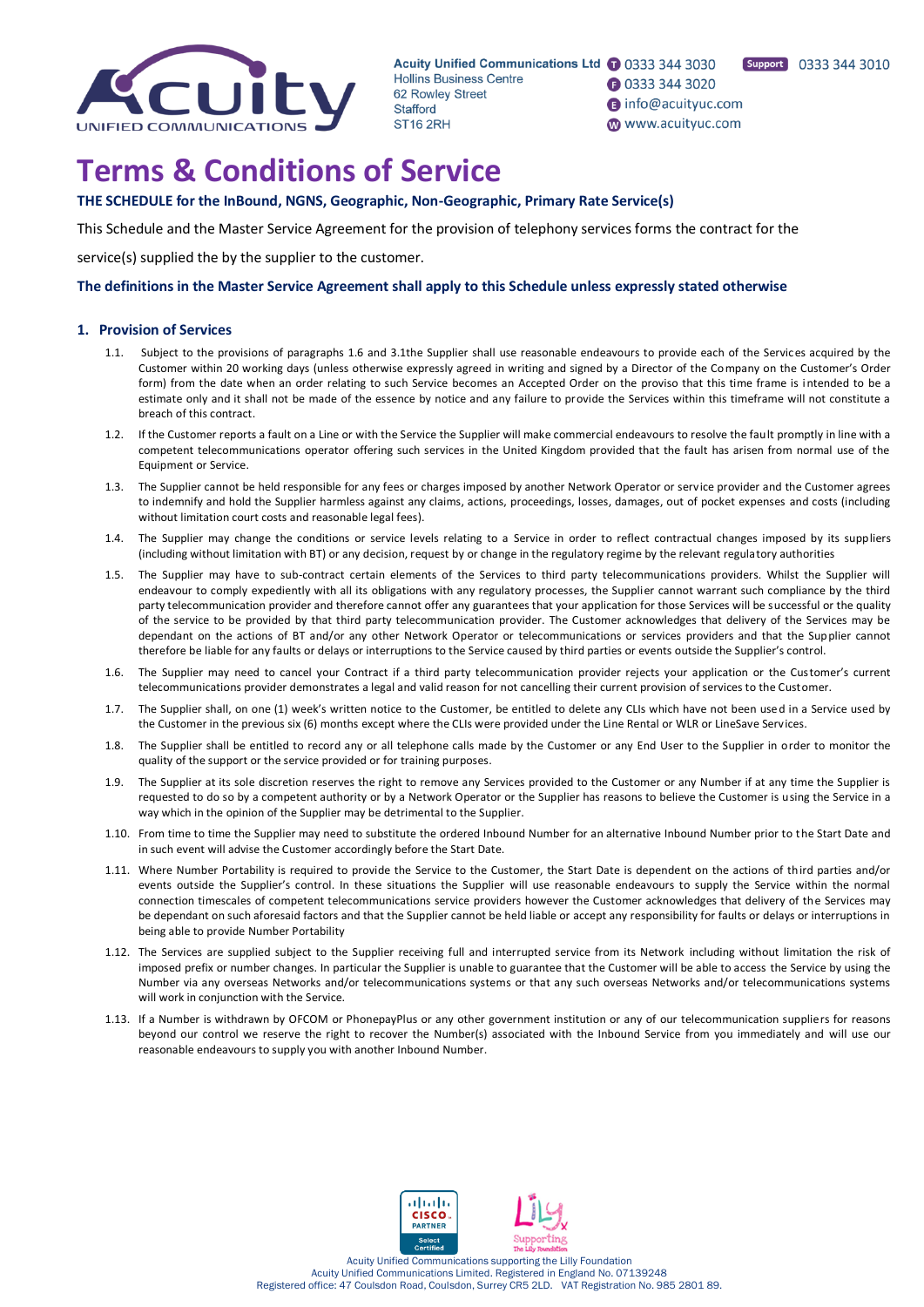

Support 0333 344 3010

- **1** 0333 344 3020  $\bigcirc$  info@acuityuc.com
- www.acuityuc.com

# **2. Use of Services**

- 2.1. The Customer must not use a Service or allow or permit any End User to use the Service:
	- 2.1.1. in a way that does not comply with the terms of any legislation or any codes of practice, statements of application, regulations or any licence or authorisation applicable to the Customer or End User (as appropriate) including without limitation the Communications Act 2003, any rules laid down by OFCOM and PhonepayPlus from time to time or that is in any way unlawful or fraudulent or to the knowledge of the Customer or End User has any unlawful or fraudulent purpose or effect;
	- 2.1.2. in connection with (without prejudice to the generality of paragraph 2.1.1 above) the carrying out of fraud or a criminal offence against any public telecommunications operator;
	- 2.1.3. in any way that constitutes Artificial Inflation of Traffic;
	- 2.1.4. in a way that in the Supplier's reasonable opinion could materially affect the quality of any telecommunications service or other service provided by the Supplier or any third party;
	- 2.1.5. to make nuisance calls or spam, to threaten, harass, stalk, abuse, disrupt or otherwise violate or infringe the rights (including but not limited to copyright, rights of privacy and publicity) of others;
	- 2.1.6. for storing, reproducing, transmitting, communicating or receiving any offending material;
	- 2.1.7. to hack into or disrupt any aspect of the Supplier's Inbound Service or the Portal;
	- 2.1.8. to obtain unauthorised access to any computer or service, or to circumvent, or attempt to seek to circumvent, any of the security safeguards of the Supplier's Inbound Service, its Website, the Portal or the Network or any of our suppliers' services, websites, portals or networks.
	- 2.1.9. fraudulently or for any criminal purpose or in a manner that is contrary to any regulatory or legal requirement;
	- 2.1.10. contrary to instructions that the Supplier may give to the Customer;
	- 2.1.11. to obtain access, through whatever means, to notified restricted areas of the underlying network;
	- 2.1.12. to send and receive data in such a way or in such amount so as to adversely affect the Network (or any part of it) which underpins any of the Services or to adversely affect any other customers of the Supplier or of any its suppliers;
	- 2.1.13. in any way which is unlawful, facilitates illegal activity, promotes unlawful violence, harmful, defamatory, obscene, infringing, racially or ethnically offensive, discriminatory based on race, gender, colour, religious belief, sexual orientation, disability, or causes any damage or injury to any person or property;
	- 2.1.14. to engage in conduct which amounts to improper or persistent misuse of a public telecommunications network or service within the meaning of sections 127 to 128 of the Act; or
	- 2.1.15. in a way which (in the reasonable opinion of the Supplier) brings the name of the Supplier into disrepute, or which places the Supplier in breach of the Act.

# **3. Obligations of the Customer**

- 3.1. The Customer shall ensure that any other legally binding contract or contracts with other service providers for the provision of the Inbound Service or any similar product which are valid and existing or that would prevent the Supplier providing the Services, or that could incur costs to the Supplier, are validly terminated prior to entering into any Contract for the Services.
- 3.2. The Customer shall ensure that any features available on the Customer's telephone Line provided by any other service provider or Network Operator that could hinder or adversely affect the quality of or the Supplier's ability to supply the Service is disabled prior to the installation of the Service by the Supplier.
- 3.3. The Supplier cannot be held responsible for any fees or charges imposed by another Network Operator or service provider and the Customer agrees to indemnify and hold the Supplier harmless against any claims, actions, proceedings, losses, damages, out of pocket expenses and costs (including without limitation court costs and reasonable legal fees) suffered by the Supplier due to the Customer's failure to adhere to paragraph 3.2.
- 3.4. You may be assigned a username and/or password in order to receive the Inbound Services. You are responsible for maintaining the confidentiality of any username and/or password that may be so assigned to you. The Customer is responsible for all acts or omissions or activities that occur under this username and/or password during any access of the Service whether or not through the Portal or the Website), whether or not the username and/or password has been used unlawfully by a third party.
- 3.5. You must notify the Company immediately if you become aware of any unauthorised use of your username and/or password or if you believe that the username and/or password is no longer confidential. The Company reserves the right to require the Customer to alter its username and/or password if it believes that they ware no longer secure. The Company may not share with or transfer to any third party its us ername and/or password. The Customer may choose any name as its username but vulgar or offensive names will constitute a breach of these terms.

# **4. Telephone Numbers, Codes and Directories**

- 4.1. Where the Supplier allocates telephone numbers including without limitation Inbound Numbers, Geographic Numbers, Non-Geographic Numbers and Premium Rate Numbers to the Customer, the Customer will not acquire any rights whatsoever in such telephone numbers. The Customer will not apply for registration of the telephone numbers as part of a trademark
- 4.2. Subject always to the provisions of paragraph 1.9 the Supplier will not be obliged to comply with any request for Number Portability unless and until you have fully complied with all your obligations under the Agreement (including without limitation payment of all Charges due and payable) which, in the event of cancellation within the Minimum Period or the Renewal Period (if any) will include an Early Termination Fee.
- 4.3. The Supplier does not accept any liability for claims, losses, damages, expenses and costs relating to the Customer's inability to use or to continue

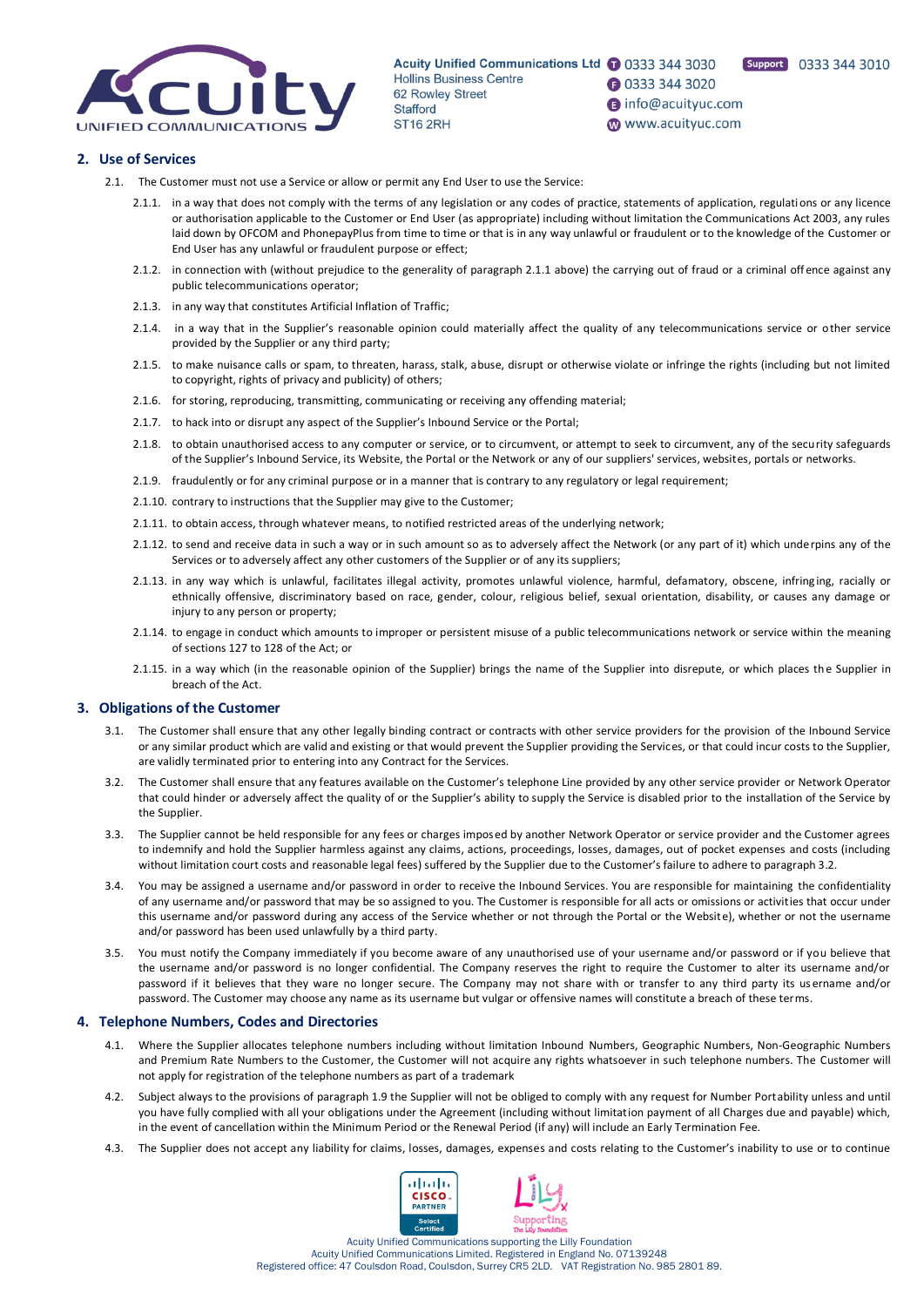

Support 0333 344 3010

nfo@acuityuc.com www.acuityuc.com

use of a particular telephone number.

### **5. Inbound Numbers Provisioning**

- 5.1. The Customer shall provide to the Supplier any relevant account and CLI numbers that may be required by BT or any other telephone line provider or Network Operator required by the Supplier to supply the Service.
- 5.2. The Customer acknowledges that the Supplier cannot process the provision of the Service until such information is provided.
- 5.3. The provision of the Service requires that BT or any other Network Operators need to undertake programming at telephone exchange level. Accordingly, it is agreed that any act, default or delay by BT or any other such Network Operators in carrying out such programming or otherwise relating to or affecting the telephone service shall not be the responsibility of the Supplier.
- 5.4. The Service types offered by the Supplier and covered by this Agreement and Schedule are:
	- 5.4.1. Inbound Numbers and Inbound Services
	- 5.4.2. NGNS
	- 5.4.3. Geographic Numbers
	- 5.4.4. Non-Geographic Numbers
	- 5.4.5. Premium Rate Numbers and [Premium Rate] Services
	- 5.4.6. and any other Service or product as offered on the Order and confirmed in the Accepted Order ancillary to the above Services including the services of Portal Rental, Line Rental and Number Rental, Advanced Statistics, Call Recording, Voicemail, Call Whisper, Auto Attendant and IVR Reporting Services.
- 5.5. If the Customer has chosen the Inbound Services, then the Supplier will use all reasonable commercial endeavours to ensure that it will route all calls that can be routed via the Network but the Supplier is not responsible and cannot be held liable for the actions of BT or any other third party Network Operators or telephone line providers or the Customer's deliberate or otherwise [misuse of the Service] which result in calls routing incorrectly to the wrong destination number, and the Supplier shall not be liable for any claims, actions, proceedings, losses, damages, expenses and costs incurred by the Customer for any calls not arriving at the destination number.
- 5.6. The Service does not include the Customer's telephones or other equipment that may be necessary in order to receive the Servi ces. The telephones and other equipment required can be supplied by the Supplier as a separate Service.
- 5.7. Whilst we provide any of the Services to you, you irrevocably authorise us to act on your behalf in all dealings with BT or any other Network Operator or service provider in order to arrange and continue to supply the Service(s).

#### **6. Equipment**

- 6.1. The use of computing equipment and/or computer software owned and/or controlled by the Supplier (including computer networks and systems accessed via the Network) is permitted for bona fide purposes and is subject to authorisation by the Supplier.
- 6.2. Unauthorised or improper use of the Services and/or the Equipment is a breach of this Agreement and may give rise to withdrawal of the facilities and/or proceedings under the Computer Misuse Act 1990.

#### **7. Duration and Termination**

- 7.1. Without prejudice to any other rights or remedies of the Supplier and where applicable having regard to the provisions of paragraph 8.23, the Supplier may terminate this Agreement or terminate or suspend any of the Services to be provided under this Agreement with immediate effect if:
	- 7.1.1. the Customer's existing telecommunications service provider or BT has validly refused the Customer's application to cancel the Customer's existing contract with such provider; or
	- 7.1.2. the Customer uses the Service in any way which the Supplier considers at its absolute discretion, to be inappropriate, illegal, fraudulent or improper.
- 7.2. The Customer shall be responsible for paying all Charges accrued until and during any such period of suspension (including without limitation in relation to Charges in respect of Line Rental and or Number Rental of the Service).
- 7.3. In the event that the Customer seeks to terminate the Contract for any reason other than permitted by virtue of the provisions in this paragraph 7 or clause 6 of the Master Services Agreement whether before or after the Start Date, the Supplier shall at its sole discretion be entitled to accept such termination provided that it shall be entitled to:
	- 7.3.1. charge and the Customer agrees to pay, a termination fee equivalent to 50% of the Customer's average monthly call spend charges for the Inbound Service multiplied by the number of whole or part months remaining of the Minimum Term or the Renewal Period which is applicable; and
	- 7.3.2. charge and the Customer agrees to pay, a cancellation charge equivalent to 12 months Rental of any of the Services in respect of rental provided in the Customer's Order.
- 7.4. In the event that the Supplier terminates this Agreement in accordance with the provisions of paragraph 7.1 or clause 6.3 of the Master Service Agreement or the Customer seeks to terminate and the Supplier accepts such termination in accordance with the provisions of paragraph 7.3 or clause 6.7 of the Master Service Agreement, the Customer shall in addition to the costs referred to in paragraph 7.3 or clause 6.7 of the Master Service Agreement (if applicable) whichever is the greater, pay to the Supplier the Early Termination Fee.

#### **8. Charges and payments**

8.1. The Customer shall pay to the Supplier all Charges and other sums due under this Agreement without set off, deduction or counterclaim.

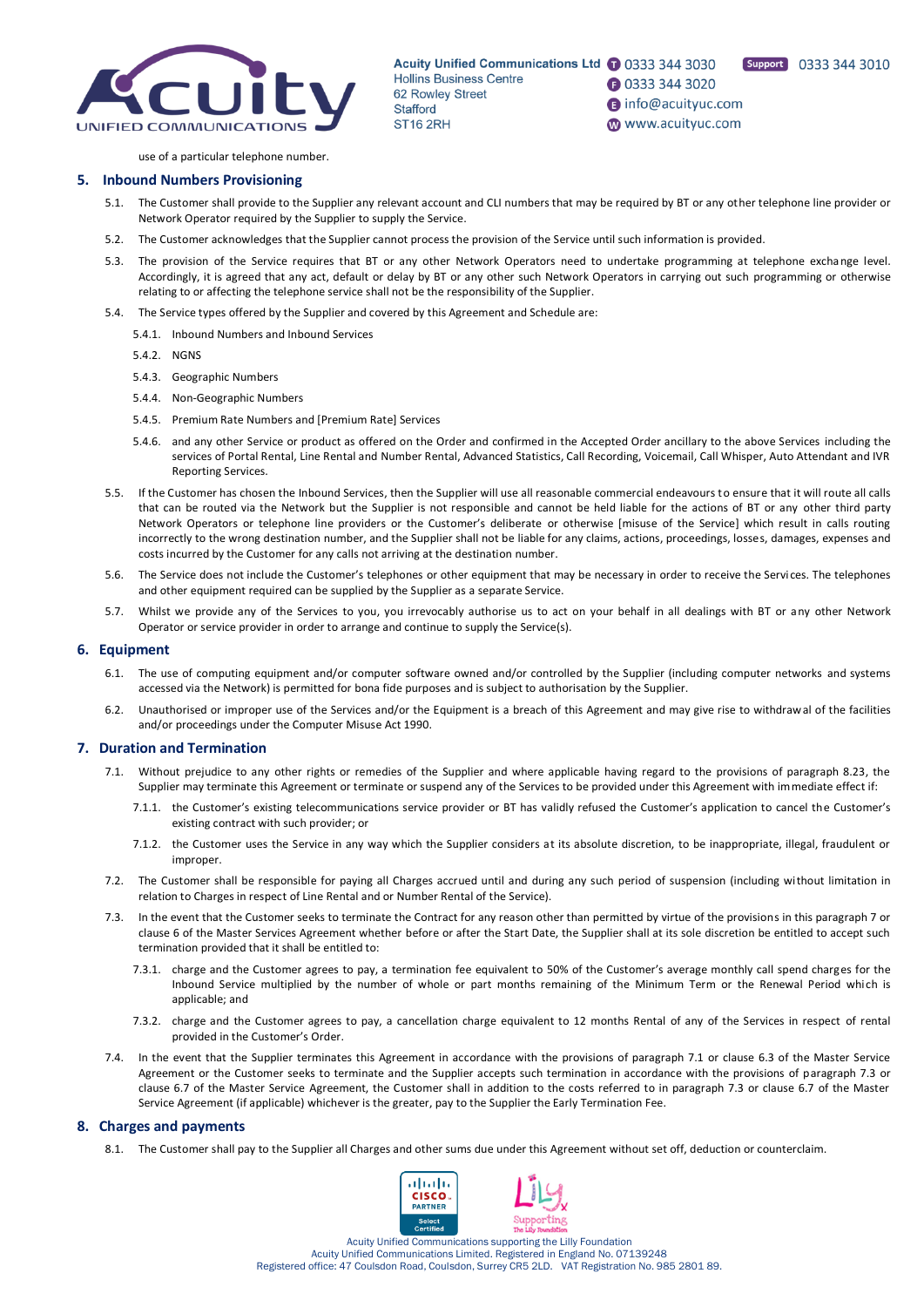

**1** 0333 344 3020 nfo@acuityuc.com

Support 0333 344 3010

- www.acuityuc.com
- 8.2. The Supplier may amend its Prices upon which Charges are based at any time during the Term by not less than thirty (30) days notice, such Prices to be published on its website at [www.acuityunifiedcomms.co.uk]. The Supplier will only amend the Charges payable by you for valid reasons, such as;
	- 8.2.1. an increase or decrease in tariff access rates or other new charges or changes in charges levied on the Supplier by the Network Operator, as a result of changing regulatory or legal requirements; market conditions; changes in technology or our systems capabilities or which in the Supplier's opinion are commercially necessary to enable us to provide the Services to you. This includes the ability to separately make a charge for Services that were at the time the Customer entered into this Agreement included in the Service as free. In the event that any increase in the Charges for the Services is in excess of 10 % of that originally proposed for the same Services, then the Customer may serve notice to terminate this Agreement within (14) days of such notice of increase in the Charges. Notwithstanding the aforementioned the Supplier shall be entitled to increase the Charges for whatever reason at the start of each Renewal Period upon thirty (30) days' prior notice to the Customer, such particulars of the increase being given via the Companies website.
- 8.3. The Customer shall pay to the Supplier the Charges which for all calls and for traffic routed via the Network shall be priced using a rate per minute or part thereof as set out in the Price List.
- 8.4. All amounts payable to the Supplier in respect of the Services are quoted exclusive of Value Added Tax or any other applicable taxes which may from time to time be levied and such Value Added Tax and any other such applicable taxes shall be itemised separately on all invoices and bills and be payable by the Customer in addition to, and at the same time as, any Charges.
- 8.5. All Charges shall be calculated by reference to data recorded or logged by the Supplier and not to data recorded or logged by the Customer and the Supplier's CDR's shall be prima facie evidence of call parties, call time and call duration in relation to any particular call and shall be accepted as such save in the case of manifest error by the Supplier. For the avoidance of doubt it is agreed that the Customer has to pay for all calls using the Service, even though the call originated was unauthorised i.e. the person, End User, or Customer which initiated the access did so using premises, equipment, or facilities, or security access code, etc or knowledge of the Customer, but was not authorised to use such premises, equipment, facilities or security access code or knowledge for such purpose.
- 8.6. The Supplier may in a separate invoice make claims for any Backdated Charges. Any such Backdated Charges must be made within six months of the date that the Backdated Charges arose.
- 8.7. The Supplier reserves the right to charge the Customer for any payphone access levy incurred by the Supplier during the provision of the Number Translation Service to the Customer and its customers. The relevant Charges are shown in the Price List.
- 8.8. The Supplier shall be entitled to levy a monthly rental fee for any Equipment provided by the Supplier, as agreed with the Customer
- 8.9. The Supplier shall be entitled to levy the Installation Costs for any Equipment or the Services as outlined in the Order.
- 8.10. If Charges are ascertainable in advance the Supplier shall have the right to invoice the Customer in advance prior to the Services being provided. In respect of any unascertainable future charges the Company has the right to request that the Customer provides a reasonable security deposit and the provisions of clause 9.1 of the Master Services Agreement shall apply.
- 8.11. Certain of the Services (e.g. diverts to mobile telephones or to international telephone numbers) will incur additional costs which are outside the control of the Company. Where any such charges mean that the charges to the Company are increased then the Company shall have the right to increase the Charges pursuant to the provisions of clause 7.2 of the Master Service Agreement.
- 8.12. The Company reserves the right to make a minimum usage charge for any Inbound Numbers on reasonable notice. Such charges will not exceed those set out in the Price List at the time the imposition of the charge is intended to take effect.
- 8.13. All calls received as part of the Inbound Service will have a minimum call charge of 1 pence per call unless stated otherwise in the Company's Price List. All calls received as part of the Inbound Service from payphones could be considerably more and any charges levied as a result will be fully chargeable to the Customer.
- 8.14. All calls received as part of the Inbound Service from a payphone will be charged at the greater of 14 pence per minute or subject to clause 7.2 of the Master Service Agreement as may be stated on the Price List from time to time.
- 8.15. If the Customer seeks to change a Target Number for any Access Numbers the Customer will be charged a fee of up to £10.00 for each Target Number changed where this change has been undertaken by the Company and not the Customer.
- 8.16. 8.16. If the Customer requires any training in relation to the use of Portal, the Company has the right to charge the Customer £100 per hour or pro rata for any part thereof. Such rate may change pursuant to the terms of the Master Service Agreement.
- 8.17. The Company has the right to make an administrative charge if any of the following circumstances arise as a result of a Customer's request:
	- 8.17.1. To change the Service; or
	- 8.17.2. to change a Number or
	- 8.17.3. to change a Number where there is a consequential change of a Network Operator as a result or
	- 8.17.4. to transfer a Number to another customer of the Supplier.
- 8.18. Except where stated, the Supplier shall invoice the Customer each calendar month for all Call Charges due and any other sums due for the prior calendar month under this Agreement.
- 8.19. Except where stated otherwise, the Supplier shall invoice the Customer in advance for all Rental charges due under this Agreement.
- 8.20. Except where stated otherwise, the Supplier shall invoice the Customer upon activation of the Service for all Installation Costs, any one off charges as referred to in the Order and any Equipment charges due under this Agreement.
- 8.21. All payment is due seven (7) days after the date of the relevant invoice, and shall unless agreed in accordance with the provisions of paragraph 8.26 be paid by direct debit into the Supplier's nominated bank account from time to time. Time shall be of the essence in respect of such payments and

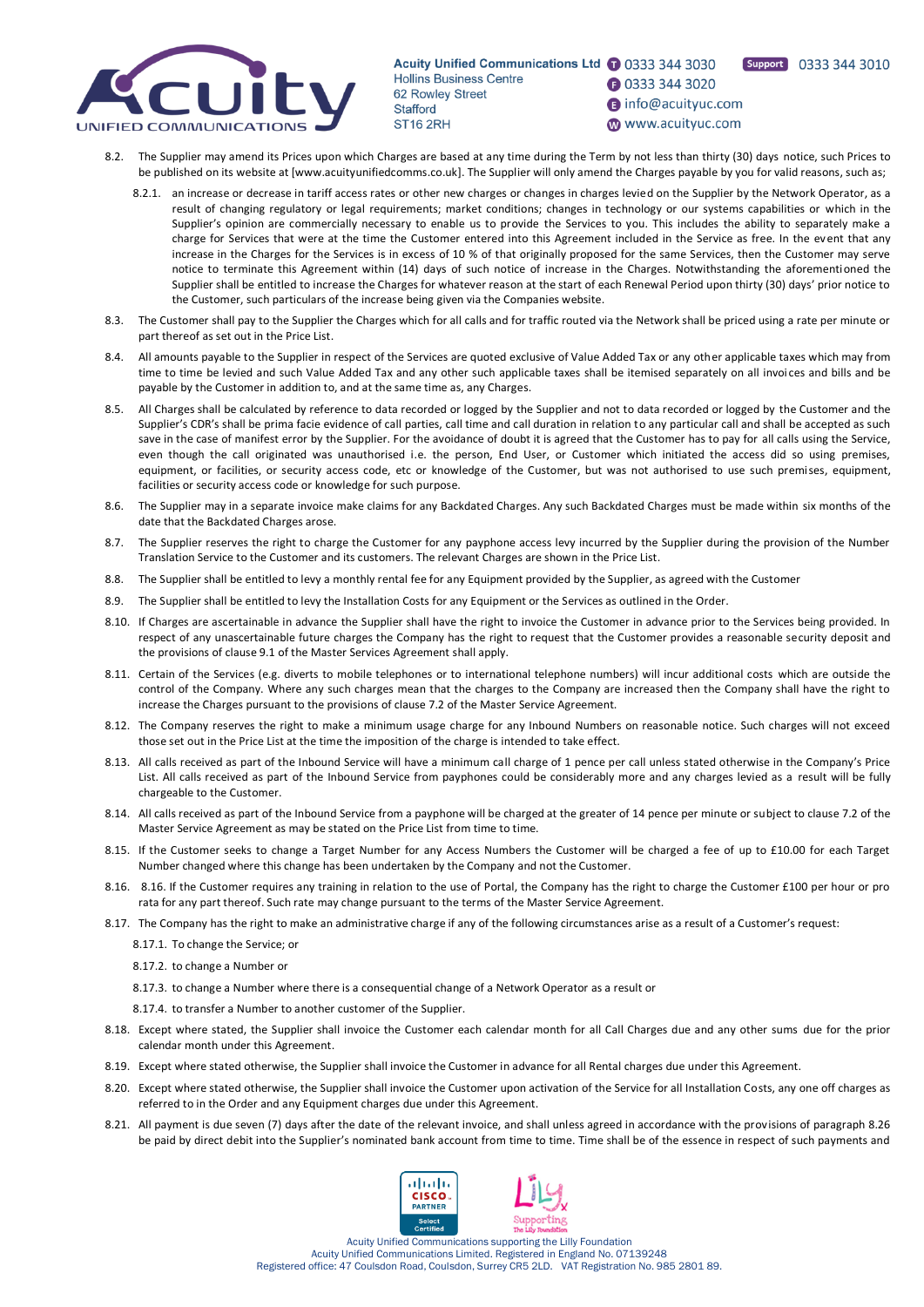

Support 0333 344 3010 **3** 0333 344 3020

nfo@acuityuc.com

www.acuityuc.com

payment shall be deemed to have been made at the time when cleared funds are available in the Supplier's bank account.

8.22. Charges shall accrue from the Start Date.



Acuity Unified Communications supporting the Lilly Foundation Acuity Unified Communications Limited. Registered in England No. 07139248 Registered office: 47 Coulsdon Road, Coulsdon, Surrey CR5 2LD. VAT Registration No. 985 2801 89.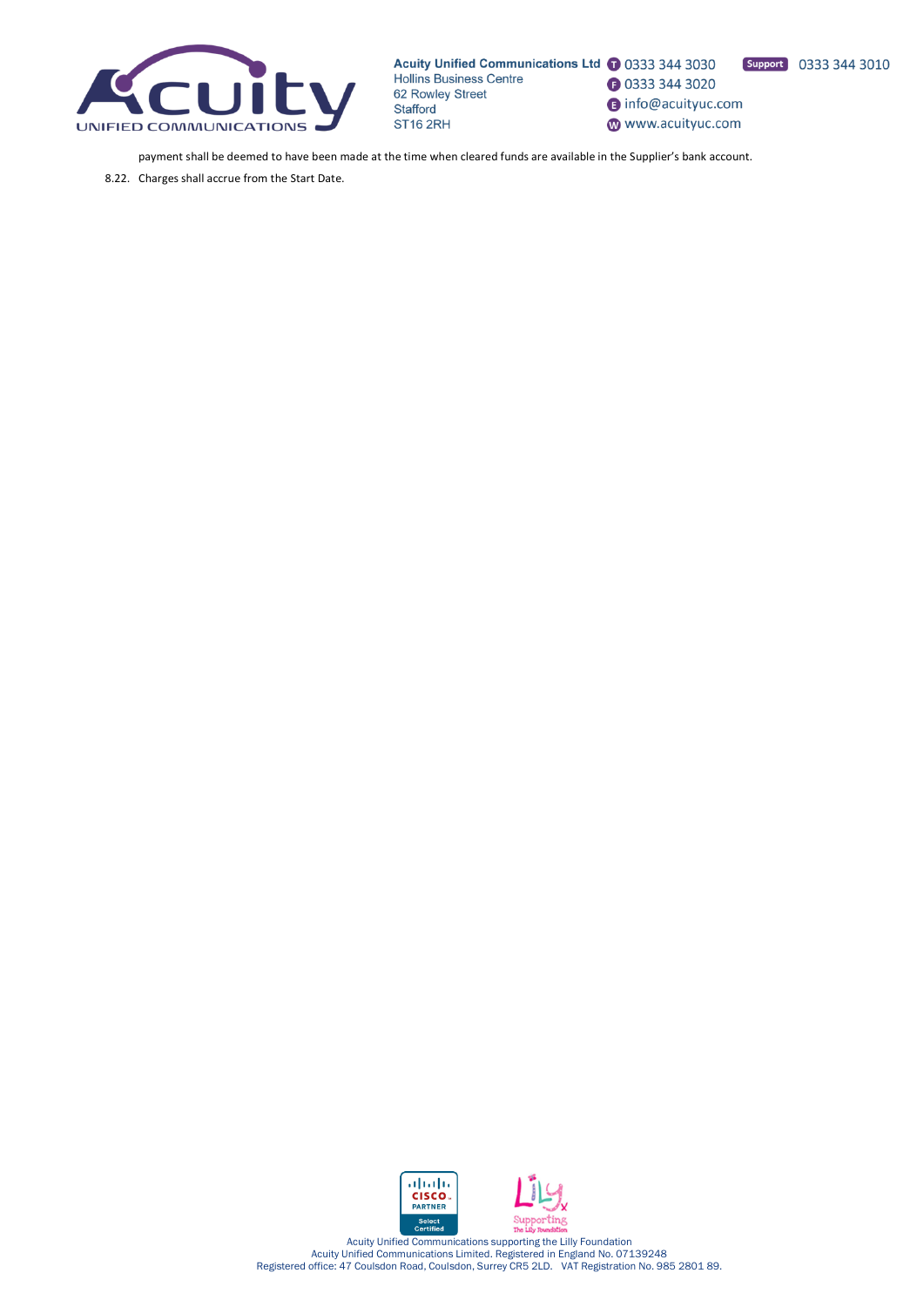

**1** 0333 344 3020 nfo@acuityuc.com

Support 0333 344 3010

- www.acuityuc.com
- 8.23. Where the Supplier has previously expressly agreed in writing with the Customer, the Supplier will allow the Customer to accumulate unpaid Charges up to a maximum of an agreed credit limit which the Customer agrees in writing with the Supplier. In the event that at any time unpaid Charges exceed the credit limit the Supplier shall be entitled, at its option, to:
	- 8.23.1. suspend provision of the Services on written notice with immediate effect; and/or
	- 8.23.2. request an immediate payment on account by the Customer; and/or
	- 8.23.3. issue an interim invoice.
- 8.24. Any interim invoice issued under this paragraph shall be payable by the Customer within seven (7) days of the date of issue. Should the Customer fail to pay an interim invoice when due or make any payment on account agreed with the Supplier within seven (7) days of being requested to do so by the Supplier, the Supplier will be entitled to suspend the Services without notice until such time as payment is made in full.
- 8.25. In the event of the Supplier disconnecting the Services as a result of non-payment of any of the Charges and/or any other sums due or as a result of any other of breaches by the Customer under this Agreement, a further charge of £50.00 plus Value Added Tax will be added to the Customer's account for administration purposes.
- 8.26. All payments in respect of the Charges and/or any other sums due under this Agreement will be made by direct debit only unless the Customer has the express written prior agreement of the Supplier to pay by an alternative method. Any payments by any other method will incur an administration fee of £15 per payment. If a direct debit payment is dishonoured or cancelled the Supplier will be entitled to pass on to the Customer an administration fee of £50 plus any additional third party charges incurred by the Supplier. The Supplier will also be entitled to charge the Customer a monthly administration fee of £50 for each month in which Customer's direct debit is dishonoured or not re-instated following cancellation.
- 8.27. The Supplier may charge interest on all overdue amounts from time to time on a daily basis at a rate of five percent (5%) per annum above the base lending rate of Barclays Bank Plc from time to time, to run from the due date of payment until receipt by the Supplier of the full amount (including any accrued interest) whether before or after judgement in respect of the overdue amount.
- 8.28. The Supplier may at any time review and/or adjust the amount payable by the Customer by direct debit to ensure that it is sufficient to cover the Charges and you irrevocably authorise us to change your direct debit instruction accordingly.
- 8.29. The Customer shall be responsible for paying all Charges incurred during any such period of suspension (including without limitation in relation to Charges in respect of any Rental).
- 8.30. Should any unforeseen circumstances cause an interruption to the CDR's and the Supplier is unable to provide an accurate itemised schedule of calls, the Customer agrees to pay to the Supplier by direct debit a fixed amount for each billing period affected by the interruption, which the Supplier will calculate based on your estimated annual usage, or your actual use in the previous six months or such other period which we believe best represents your use.
- 8.31. The Company reserves the right to make a Charge for any renewal of the services of any Inbound Number and/or the Inbound Service. Such Charge will be that set out in the Company's Price List at the time the Customer elects to renew the said services.
- 8.32. The Customer acknowledges that new tariffs for international fixed and mobile telephone calls termination are set each month to follow market rates and changes on the charges levied upon the Supplier. These tariffs will be reflected immediately in your charges pursuant to clause 7.2 of the Master Services Agreement. The applicable international and mobile rates are published in the Price List at www.acuityunifiedcomms.co.uk

# **9. Revenues and Rebates**

- 9.1. Subject to paragraph 9.2 The Customer shall be entitled to receive a Revenue Rebate from the Company based on the number of minutes of call time generated by the use of an Access Number that in turn generates a rebate recorded in data supplied to the Company by a Network Operator which data shall be conclusive for the purpose of calculating Revenue Rebate.
- 9.2. There shall be no obligation upon the Company to the Customer to give a Revenue Rebate if the Revenue Rebate due in any quarter is less than £5.00.
- 9.3. The rate at which the Revenue Rebate shall be paid is that rate in the Price List or such other rate as is expressly agreed in the Order. The Customer acknowledges that new rates may be levied if the rates received by the Supplier adversely change. These rates will be reflected immediately in the calculation of your Revenue Rebate pursuant to clause 7.2 of the Master Services Agreement. The applicable rate for calculating the Revenue Rebate will be published in the Price List at www.acuityunifiedcomms.co.uk.
- 9.4. The Company shall pay the Revenue Rebate to the Customer or credit the Customer's account with the Revenue Rebate within 30 days of the invoice provided by the Customer provided that such invoice is received within three months of the date of the Revenue Statement.
- 9.5. The Company shall be entitled to set-off any sums due in relation to the Revenue Rebate against any sums due by the Customer to the Company and shall not be liable to pay any Revenue Rebate:-
	- 9.5.1. whilst the Services are suspended pursuant to clause 10.1 of the Master Services Agreement;
	- 9.5.2. if the Company suspects the Customer has increased its entitlement to a Revenue Rebate by fraudulent or improper means including but not limited to Artificial Inflation of Traffic;
	- 9.5.3. if the Supplier has not received the corresponding payment from the Network Operator;
	- 9.5.4. If the Customer does not invoice the Company within three months of the date of the Revenue Statement.

# **10. CLI and Data Protection**

10.1. The use of any information, including CLI, may be subject to (and therefore the Customer shall comply with) the Data Protection Act 1998, EU Data Protection Directives and The Telecommunications (Data Protection and Privacy) Regulations 1999.

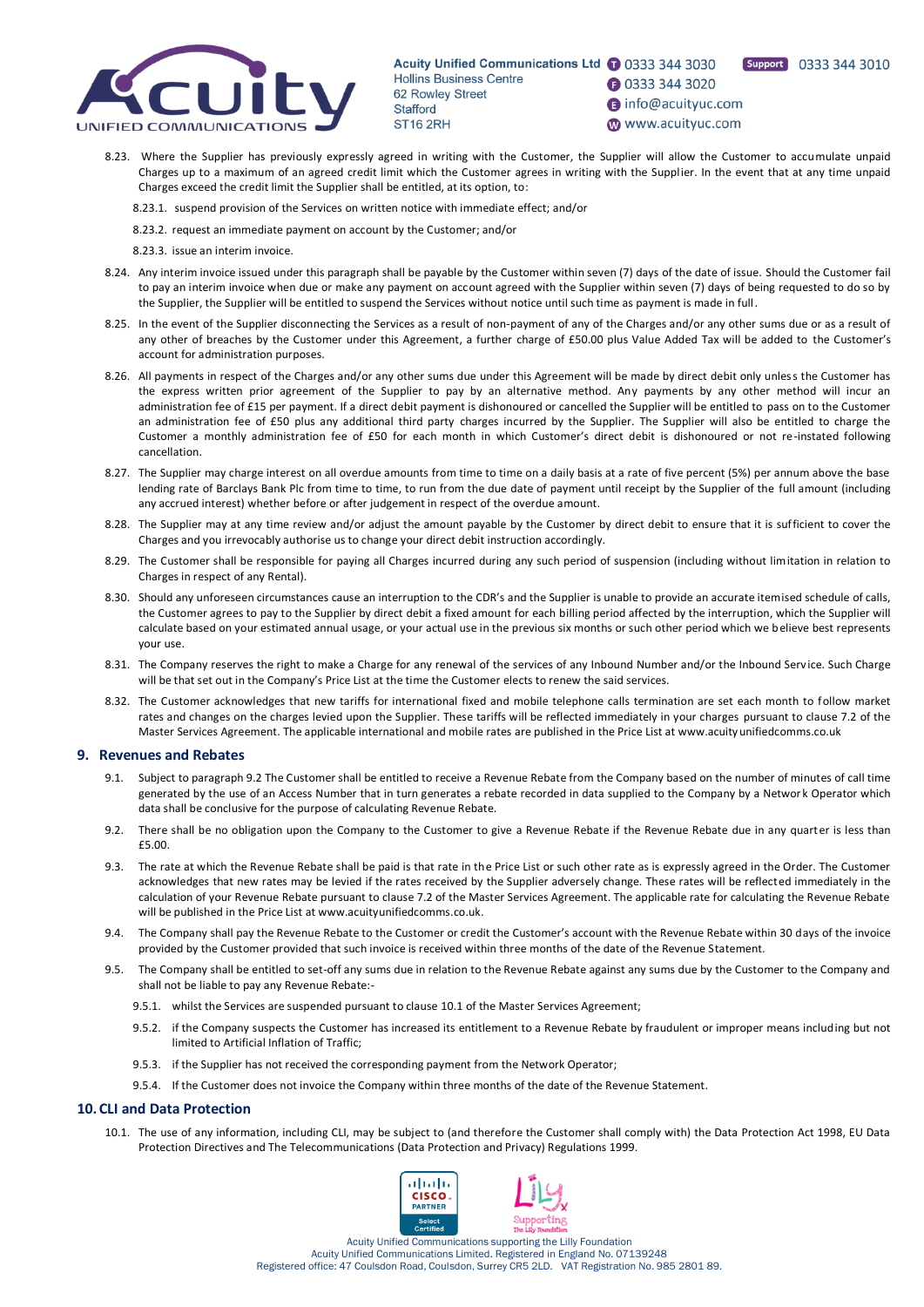



- **1** 0333 344 3020 nfo@acuityuc.com
- www.acuityuc.com
- 10.2. Information that the Customer provides to the Company about private individuals relevant to Company's dealings with the Customer will be stored within the Company's computer systems and manual systems.
- 10.3. For the purpose of the Data Protection Act 1998 ("the Act") the Company needs to specify the purposes for which it will use that information. It will of course only use it for legitimate purposes, including:
	- 10.3.1. Communicating with the individuals concerned as necessary in connection with the Customer's dealings with Company.
	- 10.3.2. Communicating with the Customer in connection with the Company's services generally;
	- 10.3.3. Providing it to third parties as required by the Customer or the law or as necessary in connection with the Customer's dealings with Company (including for inclusion in publicly available directories). Those third parties may be outside the European Economic Area.
- 10.4. By giving the Company that information the Customer consents to the Company holding using and disclosing it for those purposes.
- 10.5. The Supplier reserves the right to withhold CLIS if it believes that the Customer has failed to comply with this paragraph 10 or the Supplier receives a complaint from any relevant authority.

#### **11. Customer Responsibilities**

- 11.1. The Customer shall at all times:
	- 11.1.1. ensure insofar as is possible that the Numbers are not used in any unlawful, improper or damaging manner.
- 11.2. Where the Customer's Order includes an order for a Premium Rate Number the Customer shall also:
	- 11.2.1. provide the Company with an accurate description of the Premium Rate Service it intends to provide;
	- 11.2.2. prior to providing the Premium Rate Service ensure that it obtains all necessary licences, authorities and approval from ICSTIS, OFCOM and any other regulatory body relevant to the Premium Rate Service and thereafter maintains such licences, authorities and approval for the duration of this Agreement.
	- 11.2.3. Upon request provide the Company with written evidence of such licences, authorities and approval;
	- 11.2.4. Notify the Company immediately of any intention on the part of the Customer to change the nature of the Premium Rate Service and obtain the Company's agreement in writing to the proposed change prior to providing the new Premium Rate Service;
	- 11.2.5. Ensure the Premium Rate Service:
		- 11.2.5.1. Complies with all relevant legislation, regulations, guidelines and codes of practice;
		- 11.2.5.2. Does not include any material which is defamatory, offensive, indecent, threatening or likely to bring the Company into disrepute by virtue of its connection with the Customer;
		- 11.2.5.3. Does not refer to the Company or the Network Operator without their prior approval in writing.
- 11.3. The Premium Rate Service may be monitored from time to time by the Company in order to ensure compliance with the terms and conditions of this Agreement or by the Network Operator, ICSTIS or any similar authority to ensure compliance with all applicable legislation, regulations, guidelines and codes of practice.

# **12. Third Parties**

12.1. The Customer may NOT allow a third party to use a Premium Rate Number as part of a managed bureau service provided by the Customer in connection with the provision of Premium Rate Services, without the express written permission of a Director of the Company in which case the Customer shall procure the third party's compliance with the terms of this Agreement and all relevant legislation, regulations, guidelines and codes of practice and the Customer will indemnify, defend and hold harmless the Supplier from and against any liabilities, actions, losses, damages, judgments, costs, claims or expenses or legal proceedings which are brought or threatened against the Supplier arising out of the Customer or any third party's failure to comply with this paragraph 12 and the provisions of clause 11 of the Master Services Agreement.

#### **13. The Company's Liability**

13.1. Where any Service provided pursuant to this Schedule has been unavailable to a Customer for a continuous period of more than 7 days and not as a result of any action or omission of the Customer or any event which was beyond the reasonable control of the Company, the Customer may apply to the Company for a credit to the Customer's account in respect of any time based Charges in respect of the unavailable Period for the Rental of the said service only. The Company shall have no other liability for failure or unavailability of the Network or the use of the Inbound Number or Inbound Services and subject to the aforesaid the provisions of paragraph 14.2 and relevant provisions of the Master Services Agreement shall apply.

#### **14. Service Portal**

- 14.1. The Company accepts no responsibility for the act or omissions of the Customer that prevent the Inbound Number from pointing to the correct Target Number unless the Supplier was responsible for the setting up of the Target Number pointing.
- 14.2. The Company accepts no responsibility for incorrect or accidental use of the Portal which results in calls not being received at the desired Number. The Company reserves the right to refuse access or remove access of the Portal to a Customer if in its reasonable opinion it believes the Customer could create harm or damage to the Portal.

### **15.Advanced Services**

15.1. The Company provides additional Advanced Services for use with the Inbound Service, NGNS, Geographic Number Service and provision of the Premium Rate Number and Premium Rates Service(s). These Advanced Services form part of this Agreement if ordered on the Order and confirmed in the Accepted Order.

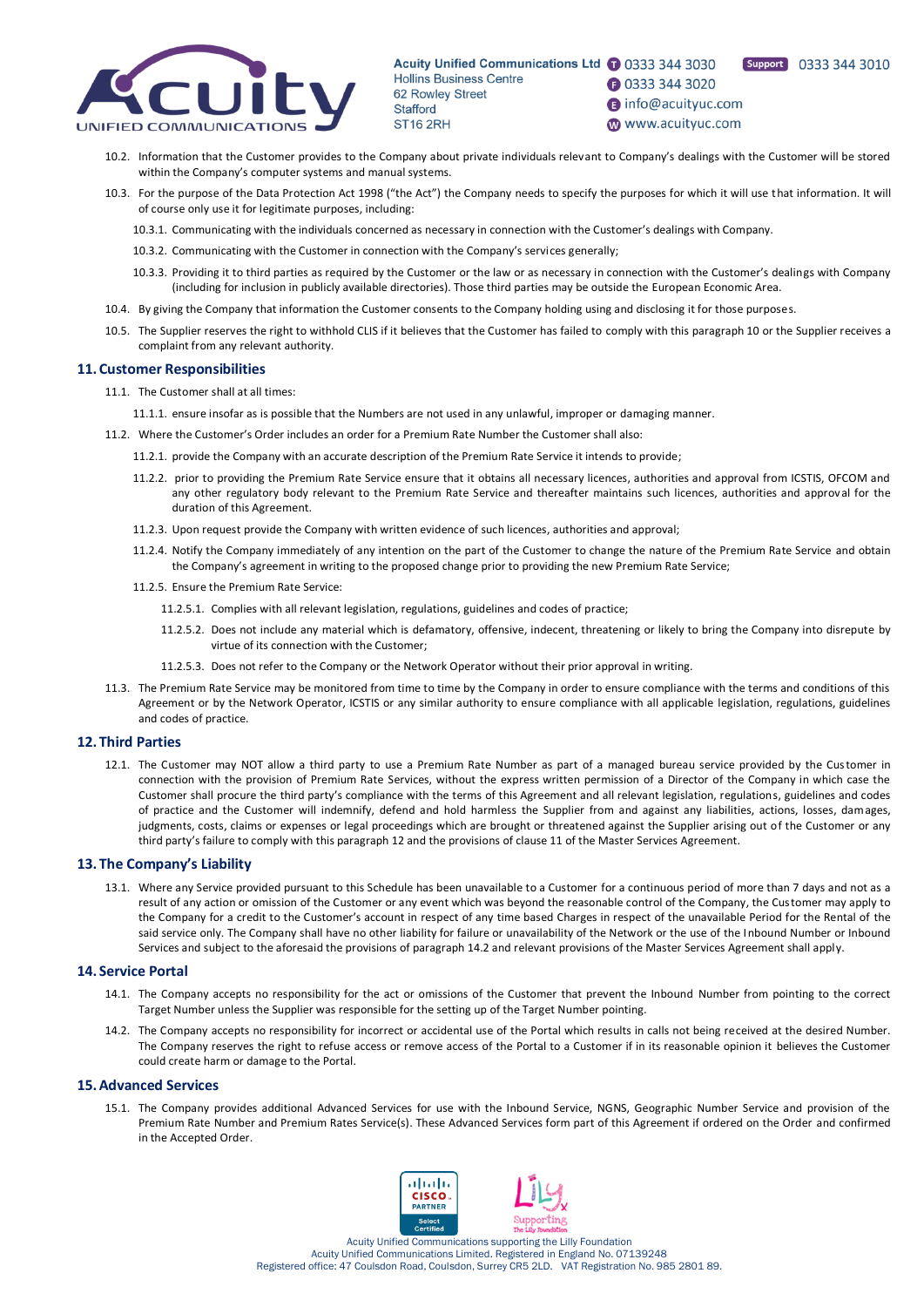

**3** 0333 344 3020

nfo@acuityuc.com www.acuityuc.com





Acuity Unified Communications supporting the Lilly Foundation Acuity Unified Communications Limited. Registered in England No. 07139248 Registered office: 47 Coulsdon Road, Coulsdon, Surrey CR5 2LD. VAT Registration No. 985 2801 89.